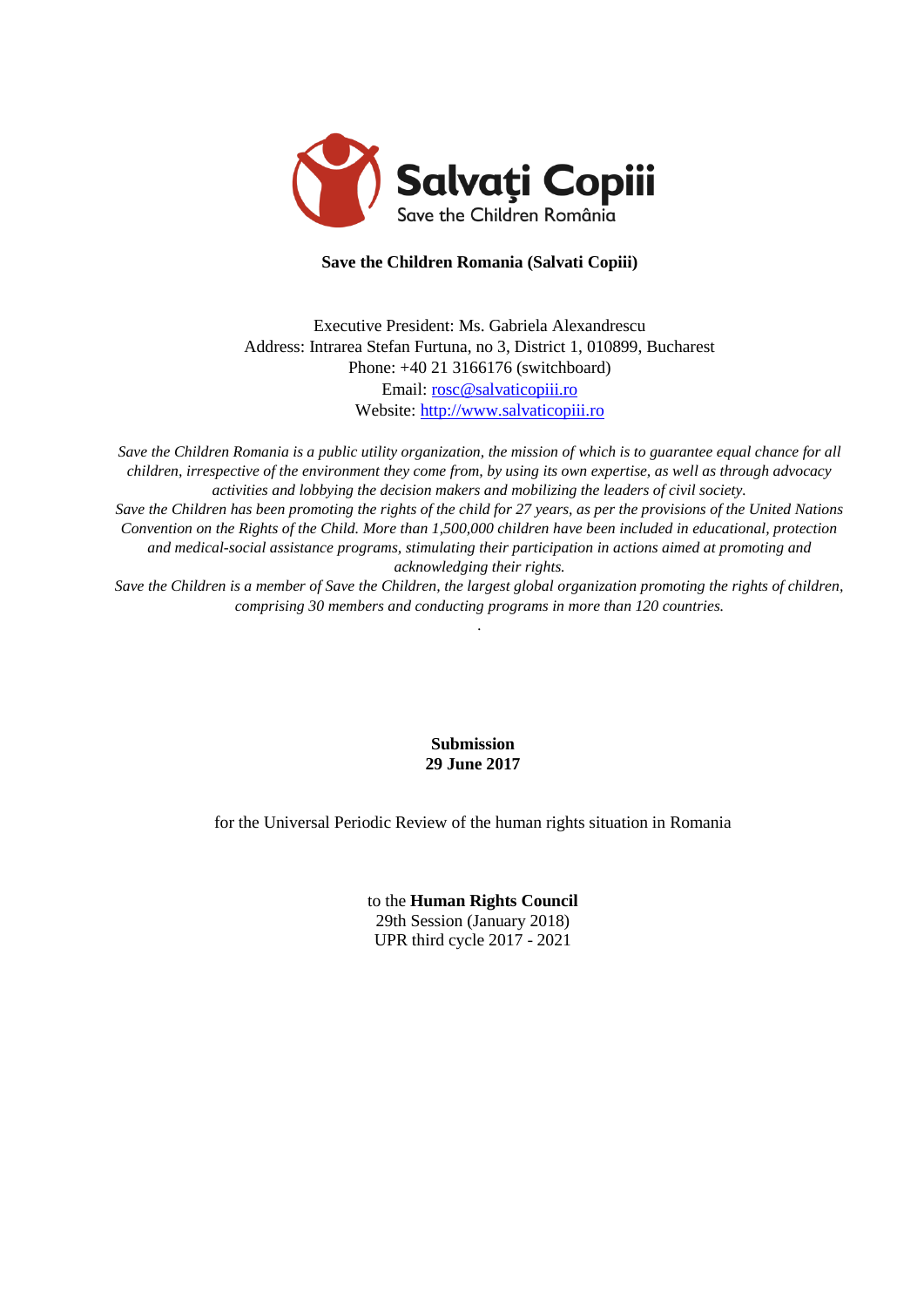### **Executive Summary**

The submission of Save the Children Romania (SCR) for the 3<sup>rd</sup> cycle of Universal Periodical review of Romania covers 4 key areas for the implementation of the international human rights obligations of Romania. The content of this submission is based on SCR experience and research as well as on results of consultations with children and other stakeholders.

### **Human rights obligations in relation with children in Romania**

- 1. Equality & non-discrimination Roma children, children from poor families or those living in rural areas, children with disabilities or those who identify as LGBT continue to be discriminated against in important sectors such as education or healthcare.
- 2. Budget and resources for Human Rights implementation Taking into account that over half of Romania's children are at risk of poverty and social exclusion, the authorities are urged to adequately allocate sufficient resources for the three fields of the outmost importance for children and their rights (education, healthcare and welfare) in order to guarantee equal chances to all children.
- 3. Right to education Faced with an increasing rate of school drop-out, a ever higher number of children out of school and an inadequate financing of public education, the Government must urgently take the necessary measures in order to guarantee access to free of charge and high quality education to all children.
- 4. Right to health We are urging the Government to acknowledge the shortcomings and the inequity of the healthcare system and to take all necessary steps in order to protect the life and health of all Romanian children.

### **Implementation of Human Rights Obligations**

### **A. Equality & non-discrimination**

- 5. Many of the children consulted by SCR singled out countless discriminatory practices: mentally challenged children are discriminated against both by their classmates and the teachers; there is no inclusion of children with disabilities; there are numerous instances of discrimination and segregation based on economical background, school results and behaviour (including classes segregated along such criteria).
- 6. Ethnical segregation in schools was banished in Romania, but both official documents and studies conducted by NGOs point to a persistence of the phenomenon. The official estimates point to the existence of only 33 schools where Roma pupils<sup>1</sup> are subject to segregation, but assessments of NGOs indicate a much higher incidence (out of the  $112$  localities covered in the most recent study<sup>2</sup>, in more than half segregation practices were identified).
- 7. Stigma and discrimination of children who identify as LGBT are widely spread in schools, in families and in communities. A report<sup>3</sup> shows that  $8\%$  of LGBT children say that they have been physically assaulted or humiliated in schools, while almost half of non-LGBT children (46,5%) say that they would be bothered to have a gay classmate. It is also worrisome that teachers make homophobic remarks during classes (64% of LGBT students say that they witnessed such comments during classes) without being sanctioned.
- 8. Given that discrimination continues to affect major categories of children in Romania it is very worrisome that the regulations that govern the functioning of the National Council for Combating Discrimination (NCCD) do not allow for the children's direct access to it. Furthermore, the jurisprudence of the Council shows that, even in proven cases of discrimination, the penalties are minor and they would not deter similar wrongdoings.
- 9. It is concerning that we witness a drop in tolerance even among children. In 2013<sup>4</sup> Save the Children Romania updated a study conducted in 2006<sup>5</sup>, whereby they assessed the level of tolerance or otherwise discrimination among schoolchildren. Quantification was based on the assumption of having a Roma, a physically disabled, a slightly mentally challenged, an HIV positive classmate/desk-mate or one that comes from residential care. The study showed a very low degree of tolerance for HIV infected people, with about half of the respondents saying they would not agree to a HIV positive classmate. For the remaining categories, 13% of the children responded that they would not agree to a slightly mentally challenged classmate, 10% would not like a physically disabled classmate and 3% disagree to a child coming from residential care. In comparison with the data obtained in 2006, there was a drop in tolerance in all the tested categories.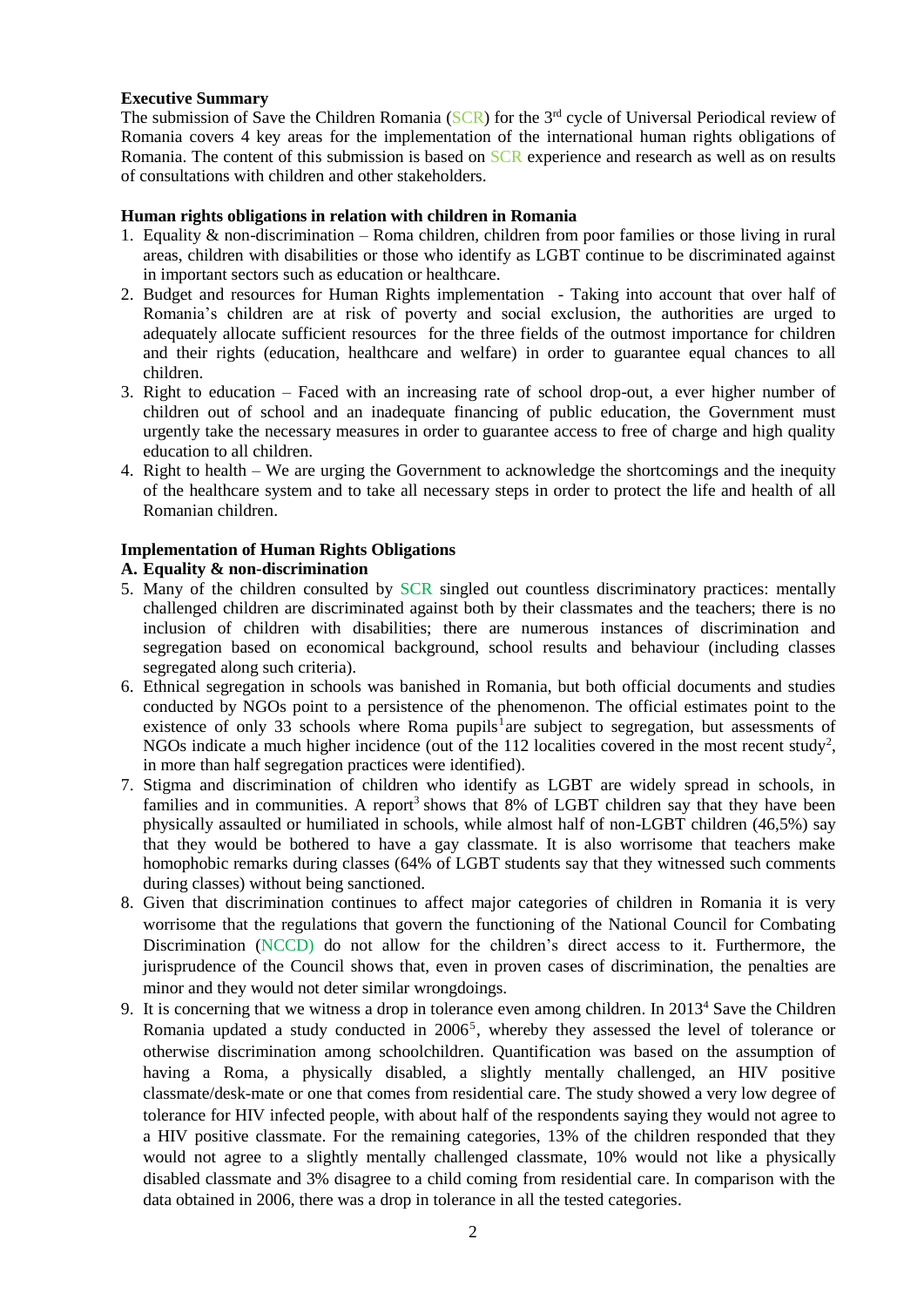10.The enforcement of the legislation and public policies is difficult to monitor since, in key fields such as education or healthcare, there is not enough data segregated by the ethnical criterion that would allow for the analysis of the special situation of vulnerable children and of the impact of public policies and governmental programs targeting these groups.

# **11.Recommendations**

- a) Providing the children's access to procedures before NCCD
- b) Collecting segregated data, to enable the identification of children's situation in respect of all the relevant dimensions and collecting segregated data in key fields (education, health) to reveal the situation of children in vulnerable group.
- c) Particularly in the case of the Roma minority, prioritizing those inclusion measures which focus on the children.
- d) Securing better monitoring of segregation in education, so that less obvious segregation forms are also eliminated (segregated classrooms in the same school).
- e) Introducing education for tolerance and diversity across the mandatory school curriculum.

# **B. Budget and resources for Human Rights implementation**

- 12. More than half  $(51%)$  of the Romanian children are at risk of poverty or social exclusion<sup>6</sup>, and the poverty affects the children much more than the adults (13 percents difference). Almost one third of the Romanian children aged under 6 live in severe material deprivation<sup>7</sup>.
- 13.Data show that neither the participation of parents in the labour market, nor the social transfers succeed in protecting the children from the risk of poverty. Thus, 45% of the Romanian children living in households with high work intensity are at risk of poverty, while, after the social transfers, the decrease in risk of poverty among children is of only 4%.
- 14.The inadequacy of the social transfers is caused by both general allocation and targeting/coverage of the most vulnerable. Out of the seven programmes on which the social welfare system is based on, only 3 target the families and children and only one of this three takes into account the vulnerability of the beneficiaries (the family support allowance). Among the poorest quintile of the population, only 10.5% was covered by the family support allowance.<sup>8</sup>
- 15.The priority given to children in the allocation of public resources is far from satisfactory. The budget expenditure to the GDP for three key areas of the children's rights (education, welfare and healthcare)<sup>9</sup> altogether represents one of the lowest in the EU member states. Additionally, though as a percentage in the GDP the total public expenditure was only 27.57% lower in Romania compared to the European average, expenditures for the three key areas for children was 41% lower than the European average.
- 16.Between 2012 and 2014 Romania ranked last in the European Union in expenditure for education as percentage of the GDP<sup>10</sup>. Furthermore, differences between average spending per pupil among counties across Romania are significant (in some cases even double) and the most disadvantaged pupils from this perspective are those living in counties with a high level of poverty.<sup>11</sup>

# **17.Recommendations:**

- a) Reflecting the relevant policies for the rights of the child in the course of the development, debate, adoption and execution of public budgets at all levels.
- b) Establishing a Ministry of European Funds, in order to make full use of European Funds to reduce child poverty and exclusion, as well as education inequalities.
- c) Supporting the county and local authorities in tackling child poverty, in particular by enhancing child rights budgeting at local level.
- d) Strengthening the welfare system to support children and families at risk of poverty.
- e) Revising the financing of the education, so that basic financing is truly sufficient to provide normal educational conditions for all children and supplementing the computation criteria, so as to reduce the disadvantages faced by various categories of vulnerable children.

# **C. Right to education**

- 18.The number of children out of school is on the rise. In 2015, 282.017 children aged between 7 and 17 were out of school, compared to 272.121 in 2014 and 241.553 in 2013<sup>12</sup>.
- 19.As for participation in kindergarten education, there subsist a significant gap between children in the urban and rural areas. The gap tends to widen, from 6.5 p.p. in 2012/2013 school year to 15.9 p.p. in 2014/2015 (97.7 % urban and 81.8 % rural).<sup>13</sup> On breaking down participation by age, we can see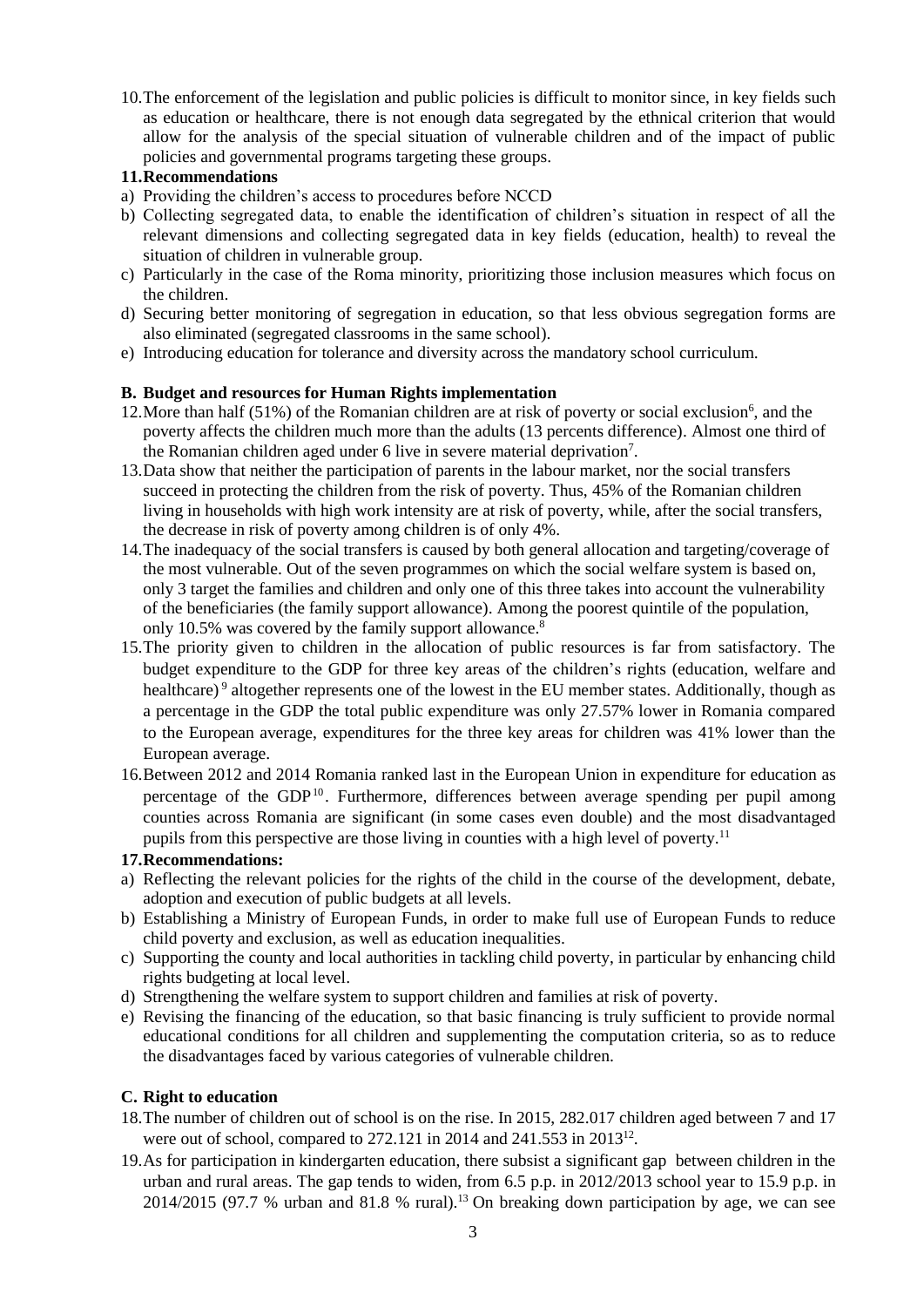that the biggest gap is in the group of children aged 3. The option of the parents in rural areas of not sending their children to kindergarten is caused, among other things, by various elements that make access difficult (such as remoteness from home, insufficient school buses, etc.).

- 20.Equally worrisome is the difference between the enrolment rate in pre-school education as reported by the authorities (see above) and the effective participation rate in this essential level of education  $(51\%$  in 2014<sup>14</sup>). This gap is confirmed by SCR's experience in working with children from vulnerable groups. Thus, in the recent years, most of the children who benefit of our summer kindergarten programme (targeting, every year, about 700 children who are about to enter primary school but hadn't gone to kindergarten) had been enrolled in pre-school education without attending it. The reasons most frequently indicated by the family are the lack of financial resources and the impossibility to cover the associated costs (clothes, supplies, food and transport).
- 21.The school drop-out is also on an alarming rise. In a single school year (2014/2015), 34.293 children dropped out from the primary and lower secondary education (8.402 more than the previous school year) and 27.225 dropped out the upper secondary education (3935 more than the previous school year).
- 22.As to the efficiency of the national educational system, the results of international testing are worrisome. At the PISA testing of 2015, only 4.3% of the Romanian 15 years old students were among the high performers (scoring above level 5 in at least one of the 3 three PISA areas of testing), while 24.3% were among the low performers (scoring bellow level 2 in all 3 PISA areas of testing). PISA results also prove the impact of the socio-economical status on the education in Romania as well as the authorities' incapacity of developing and implementing support programmes aimed at guarantying to all children equal chances to a quality education. Thus, only 11.3% of the students from the most disadvantaged quarter managed to overcome their background and score among the first  $25\%$ <sup>15</sup>.
- 23. The studies conducted by  $\mathcal{S} \mathbb{C} \mathbb{R}^{16}$  point out that verbal and physical violence is still present and even tolerated as a pedagogical method in school in Romania. In a survey conducted by Save the Children, 86% of the interviewed children declared that they were reprimanded when they made mistakes, teachers insulted 33% of the children and 7% declared that teachers beat them. Physical abuse occurs twice as high in the rural areas, in boys and especially in the Roma population.
- 24. Another SCR study on bullying<sup>17</sup> shows concerning data about bullying in school. 73% of the children stated that they had witnessed bullying situations in their school, whereas 58% said that they had witnessed bullying situations in their class. The same study shows that any child who is somehow different from the others can become a target for bullying, especially those that look different (physical aspect emerged as one of the most common triggers of bullying), act differently or do not share the mainstream features (shyness, academic results, disability or special education needs, children diagnosed with mental disorders), the new comers to a group, children from a less favourable socio-economic environment, children of different ethnical background, etc.

#### **25.Recommendations:**

- a) Promoting complementary interventions (educational and social) in the process of school integration/reintegration of children out of school.
- b) Training the teaching staff and providing the necessary specialists, in sufficient numbers, to ensure inclusive education (school counsellors, support professors, school psychologists).
- c) Identifying and implementing solutions which lead to the elimination of the hidden costs of education (including pre-school education) by providing gratuity or full compensation of transport, uniforms and school supplies, increase of the access to free school canteens, etc.
- d) Extending the "School after School" services and providing free access to these services for vulnerable children

### **D. Right to health**

- 26.Romania continues to show a very high rate of infant mortality (7.6 per thousand in 2015) and a high rate of mortality in children under  $5(1.9$  per thousand in  $2015)^{18}$ .
- 27.As for newborn health, a study<sup>19</sup> that  $SCR$  conducted in partnership with the Ministry of Health shows that staff in maternity hospitals is insufficient, that some critical tests cannot be performed at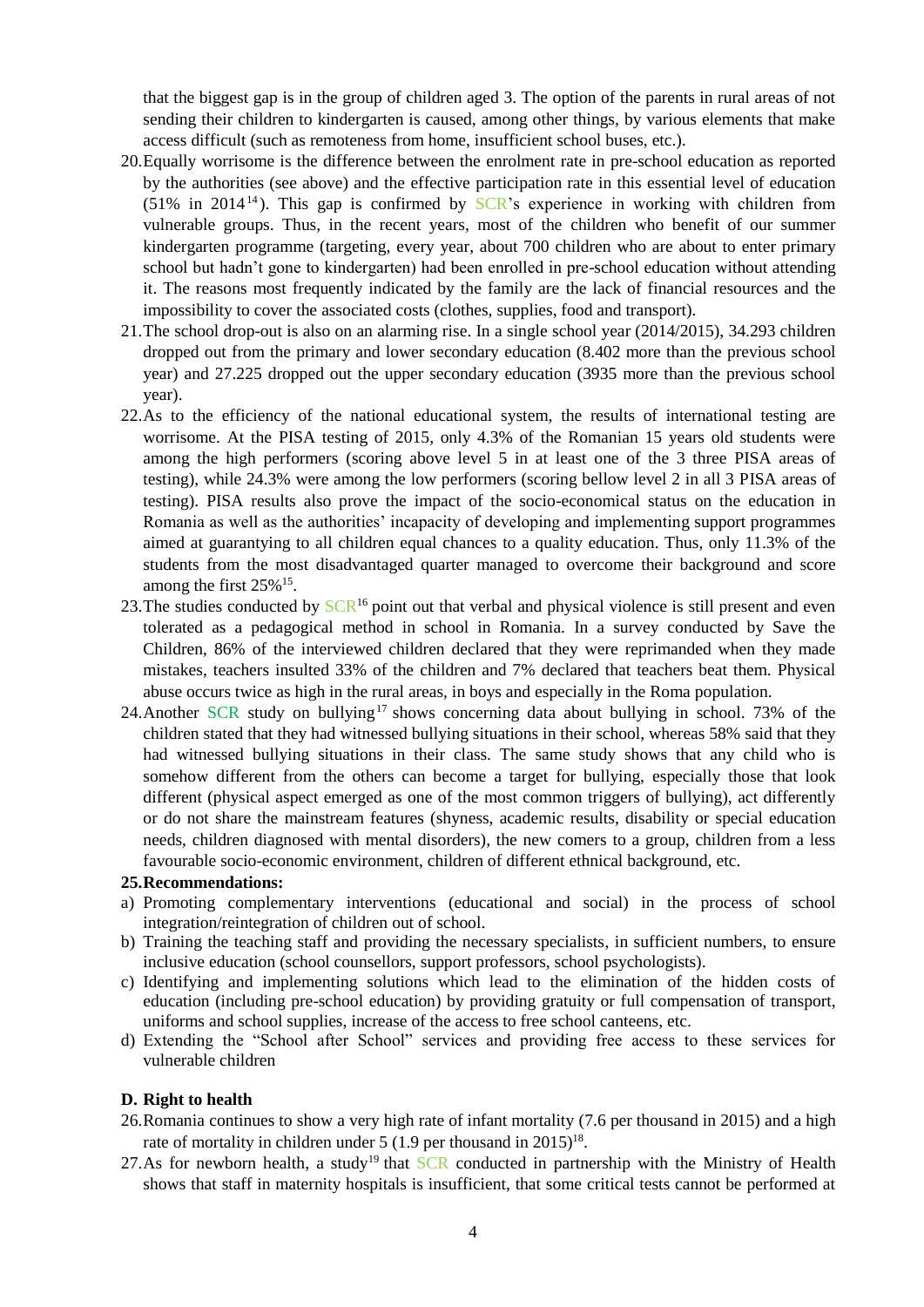night or during holidays and that logistics for good quality healthcare is insufficient or obsolete. The rate of C-section surgery is alarming (32%).

- 28.The phenomenon of abandoning newborn babies in maternity hospitals is still spread, with 977 newborn babies abandoned in 2015<sup>20</sup>. Most of the mothers are young women on their first baby, deprived of family support, but also the mothers of babies born with malformations. Professional staff that could help mitigating this phenomenon, or at least its repercussions, i.e. social workers, is not available in even as much as half of the maternities. Out of the 163 maternity hospitals included in the above mentioned SCR study, only 73 hired a social worker.
- 29.With regard to mortality in children under 5, it is concerning that almost half of the death cases (48%) could have been avoided. In 2013, the main death causes in this age group (1-4 years old) were respiratory diseases (23.5%), followed by trauma lesions and external causes  $(21.4%)^{21}$ .
- 30.Equally worrisome in the last few years is the drop in the vaccine coverage rate for the vaccines included in the national coverage schedule, a trend that goes hand in hand with the occurrence of a large number of cases of diseases that can be prevented through vaccination. In 2015, 31% of the 12 months old were not completely vaccinated ( as per the age standards), i.e. 1.2 % more than the previous year<sup>22</sup>
- 31.Healthcare, including primary medical care, is far less accessible to children from rural areas. Official data shows that the medical network developed mainly in the urban areas, with 92.2% of all hospitals, 95.7% of the medical clinics, 85,9% of all independent general medicine practices, 71.2% of the pharmacies, 98.4% of the specialist centres, 95.9% of the medical laboratories. <sup>23</sup> This information is painting a landscape of unequal opportunities to healthcare for almost half of the children in Romania  $(42\%)^{24}$  living in rural areas.
- 32.Medical care in schools is faced with countless challenges and coverage is unsatisfactory. Under this aspect, too, the situation is far worse in rural areas (in 2014, only 16 out 1.772 school medical units were in place in rural areas) $25$ .
- 33.Roma children are a group of extreme vulnerability from the point of view of their access to healthcare. The mortality rate for children under 10 years of age is three times as high in the Roma population<sup>26</sup> and their rate of access to prevention is far lower than the rate in the general population. In comparison with the general population, 4 times as many Roma children were never given a vaccine, whereas the number of Roma girls that were never given a vaccine is 11 times higher than in case of girls in the general population households.

#### **34.Recommendations:**

- a) Improving prenatal care by ongoing training of medical staff; establishing, particularly in vulnerable communities, community centres to gather together all relevant specialists (medical doctors, midwives, social workers and community nurses) and provide free services;
- b) Granting transport facilities for pregnant women and mothers from the rural area to access the specialized investigations available only in urban medical units.
- c) Improving the permanent access to medical investigations (including during night time and nonworking days) in all the departments of gynaecology, obstetrics and paediatrics.
- d) Strengthening the network of Roma health mediators and ensuring the presence of social workers in all hospital units.
- e) Securing the necessary equipment for hospital units of gynaecology, obstetrics, neonatology and paediatrics.
- f) Developing and implementing efficient policies to improve vaccine coverage and permanently ensuring the vaccines stocks.
- g) Supporting the local authorities to develop health services in the rural area and financially stimulating the medical staff conducting their activity in this area.

Annex 1 - Thematic Lists of Recommendations with assessment/comments on level of implementation